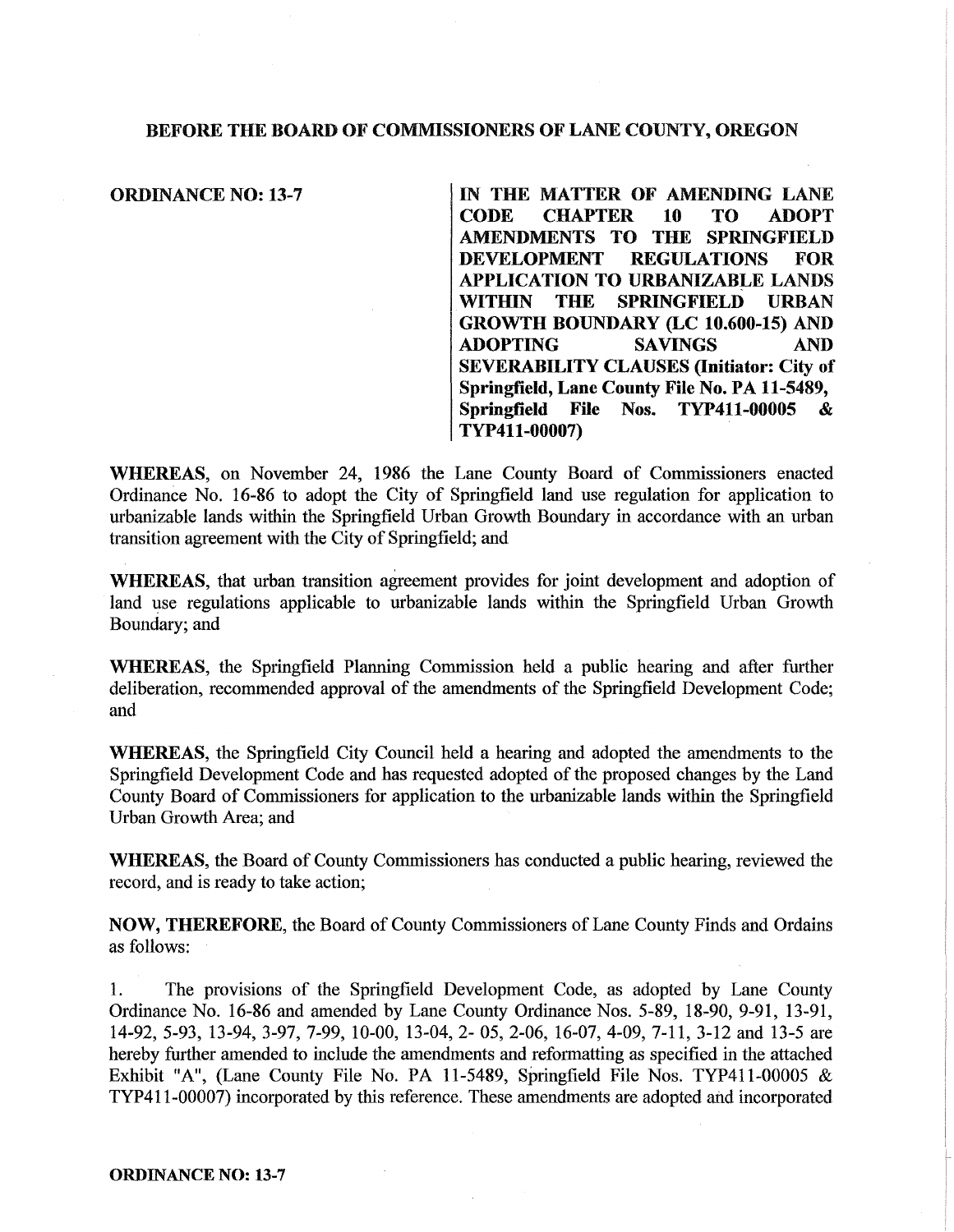by this reference for application on the urbanizable lands within the Springfield Urban Growth Area and will not be codified into Lane Code.

2. Chapter 10 of Lane Code is hereby amended by removing and inserting the following sections:

| <b>REMOVE THESE SECTIONS</b> |
|------------------------------|
| 10-600-15                    |
| As located on page 10-814    |

## INSERT THESE SECTIONS 10-600-15

As located on page 10-814

The section is attached hereto as Exhibit "C" and incorporated herein by this reference. The purpose of this substitution and addition is to amend Lane Code Chapter 10 to include reference to this Board of County Commissioners action adopting amendments to the City of Springfield land use regulations to be applied by the City of Springfield on urbanizable lands within the Springfield Urban Growth Area.

3. Ordinances and regulations amended by this Ordinance remain in force to authorize a punishment, penalty or forfeiture incurred, or a suit, prosecution or proceeding pending when the amendment takes effect, for an 'offense or violation committed under the amended Ordinance or regulation prior to the effective date of this Ordinance.

4. If any section, subsection, sentence, clause, phrase, or portion of this Ordinance is for any reason held invalid or unconstitutional by any court of competent jurisdiction, such portion is be deemed a separate, distinct and independent provision, and such holding does not affect the validity of the remaining portions hereof.

ENACTED this  $/5^{1/4}$  day of  $\alpha$  peil, 2013.

Pat Farr, Chair, Lane County Board of Commissioners

Recording Secretary for this Meeting of the Board

APPROVED AS TO FORM Date  $1 - 19 - 13$  Lane County OF LEGAL COUNSEL

ORDINANCE NO: 13-7